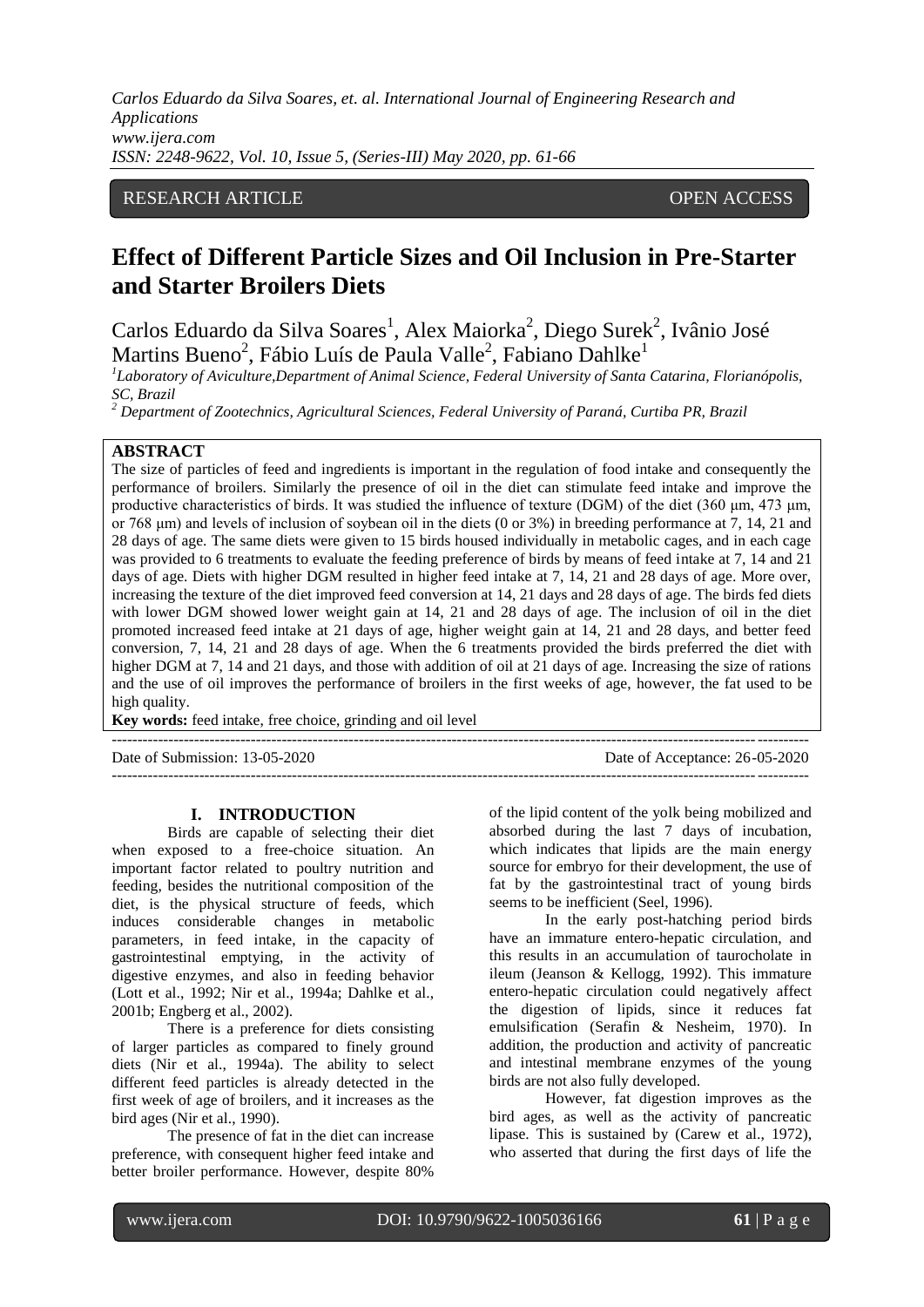capacity of poultry to utilize corn oil or animal fat is low, but that it increases as the bird ages.

Vegetable oils and animal fats are currently a valuable tool for the formulation of feeds in order to supply the high energy requirements needed for the optimal performance of birds. In addition to allowing the formulation of high energy density feeds at a lower cost per energy unit, the use of oils and fats in broiler diets provide benefits in performance.

These experiments aimed at evaluating feed intake preference and performance of broiler chicks fed diets with oil inclusion and different GMD during the first four weeks of life.

#### **II. MATERIALS AND METHODS**

Birds were distributed into 6 dietary treatments using a completely randomized experimental design in a factorial arrangement of treatments structure using 2 oil levels (0% or 3%) and 3 particle sizes (360 μm, 473 μm or 768 μm). The tested treatments (feeds) were T1= feed with GMD of 360 μm, with 0% of oil, T2= feed with GMD of 473  $\mu$ m, with 0% of oil, T3= feed with GMD of 768 μm, with 0% of oil, T4= feed with

GMD 360 um, with 3% of oil, T5= feed with GMD of 473 μm, with 3% of oil, T6= feed with GMD 768 μm, with 3% of oil. The experimental diets had the same calculated nutrient composition, except for oil levels and texture (Table 1). The determinate nutrient composition (Fat and Crude Protein) of the diet treatment were 55.3 g/kg and 209g/kg of feed, respectively

The different particle sizes were obtained by grinding the corn in hammer mill using 0.8 mm, 4.0 mm and 8.0 mm screen sizes. Geometric Mean Diameter (GMD) was determined according to the procedure (Zanotto & Bellaver, 1996): a 100-200 g feed sample was dried in an oven at 105°C for 12 hours, screened in a set of seven overlapping screens measuring 0.15, 0.30, 0.60, 1.0, 2.0 and 4.0 mm, coupled to a "Producast" vibration equipment for 10 minutes at 80% of maximum vibration capacity. The percentage of feed retained in each screen was multiplied by the K factor (standardized and constant values). The values of each screen were summed up and divided by 100. The obtained value, designated as FINESS MODULE (FM), was then used in the following formula:  $GMD = 104.14$  $x(2)^{FM}$ μm.

| Table 1 - Compositions of experimental diets |       |                |                |       |                |       |  |  |
|----------------------------------------------|-------|----------------|----------------|-------|----------------|-------|--|--|
| Ingredients (%)                              | T1    | T <sub>2</sub> | T <sub>3</sub> | T4    | T <sub>5</sub> | T6    |  |  |
| Yellow corn                                  | 48.77 | 48.77          | 48.77          | 48.77 | 48.77          | 48.77 |  |  |
| Soybean meal                                 | 34.32 | 34.32          | 34.32          | 34.32 | 34.32          | 34.32 |  |  |
| Gluten meal                                  | 4.50  | 4.50           | 4.50           | 4.50  | 4.50           | 4.50  |  |  |
| Soybean oil                                  |       |                |                | 3.00  | 3.00           | 3.00  |  |  |
| Starch                                       | 8.01  | 8.01           | 8.01           | 0.72  | 0.72           | 0.72  |  |  |
| Dicalcium phosphate                          | 1.64  | 1.64           | 1.64           | 1.64  | 1.64           | 1.64  |  |  |
| Limestone                                    | 1.42  | 1.42           | 1.42           | 1.42  | 1.42           | 1.42  |  |  |
| Mineral and vitamin premix*                  | 0.50  | 0.50           | 0.50           | 0.50  | 0.50           | 0.50  |  |  |
| Salt (NaCl)                                  | 0.46  | 0.46           | 0.46           | 0.46  | 0.46           | 0.46  |  |  |
| DL-Methionine                                | 0.20  | 0.20           | 0.20           | 0.20  | 0.20           | 0.20  |  |  |
| L-Lysine                                     | 0.17  | 0.17           | 0.17           | 0.17  | 0.17           | 0.17  |  |  |
| Sand                                         | 0.01  | 0.01           | 0.01           | 4.30  | 4.30           | 4.30  |  |  |
| Calculated analysis                          |       |                |                |       |                |       |  |  |
| ME. kcal/kg                                  | 2900  | 2900           | 2900           | 2900  | 2900           | 2900  |  |  |
| Crude Protein %                              | 22.00 | 22.00          | 22.00          | 22.00 | 22.00          | 22.00 |  |  |
| Calcium %                                    | 1.00  | 1.00           | 1.00           | 1.00  | 1.00           | 1.00  |  |  |
| Available P %                                | 0.45  | 0.45           | 0.45           | 0.45  | 0.45           | 0.45  |  |  |
| Sodium %                                     | 0.20  | 0.20           | 0.20           | 0.20  | 0.20           | 0.20  |  |  |
| Methionine + Cystine $%$                     | 0.88  | 0.88           | 0.88           | 0.88  | 0.88           | 0.88  |  |  |
| Lysine %                                     | 1.10  | 1.10           | 1.10           | 1.10  | 1.10           | 1.10  |  |  |

\* Provides per kg of diet: Vit A 8.000 IU; Vit D3 2.400 IU; Vit and 16.65 mg; Vit K 1.5 mg; Vit B1 0.6 mg; Vit B2 2.36 mg; Vit B6 0.6 mg; Vit B12 1.320 mcg; biotin 0.15 mg; choline 1.54 g; pantothenic acid 9.32 mg; niacin 30.12 mg; folic acid 1.42 mg; Se 0.65 mg; I 0.35 mg; Fe 57.72 mg;

Cu 12.30 mg; Zn 141.48 mg; Mn 173.0 mg; K 7.88 g; S 0.72 g; Mg 0.90 g.

The statistical analysis used a factorial arrangement of treatments using a completely randomized design (2 X 3). Data were submitted to analysis of variance, using the General Linear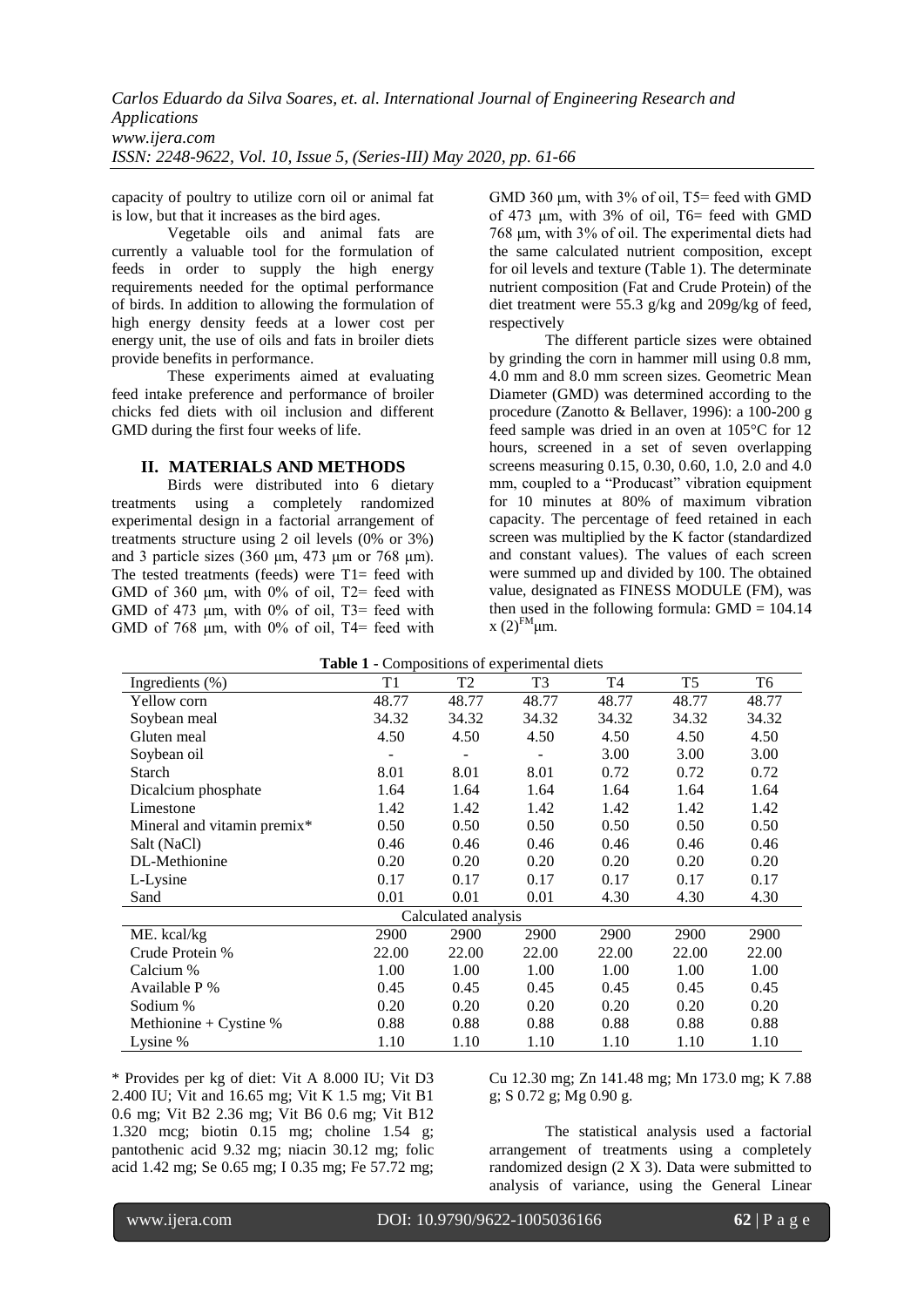Models procedure (GLM) of SAS® (SAS, 2000) according to the following general model:

Yijk=  $\mu + \alpha_i + \beta_i + \alpha x \beta_{ii} + \varepsilon_{ii}$ 

Where Yijk was the observed dependent value;  $\mu$  the general mean;  $\alpha_i$  the effect of grinding (360  $\mu$ m, 473  $\mu$ m or 768  $\mu$ m);  $\beta$ <sub>j</sub> the effect of oil level (0 or 3%); α x  $β_{ii}$  the effect of the interaction between grinding and oil level;  $\varepsilon_{ij}$  the random error associated to each observation. A normality test was carried out to ensure that measured variables were similar in variance (P<0.05).

Experiment I: Two hundred eighty eight day-old male Cobb-500 chicks were randomly distributed into 6 treatments, with 4 replications each. The birds were housed in 24 cages in an experimental house, with temperature controlled (in accordance with the age), 24 hours light and feed and water provided *ad libitum*. Each cage of 12 birds was an experimental unit.

Birds were daily inspected and dead birds were removed, recording the date and body weight. The body weight of dead birds was taken into account when calculating feed conversion (kg diet/kg weight).

At 7, 14, 21, and 28 days of age, birds and feed were weighed in order to determine feed intake (FI), weight gain (WG) and feed conversion (FC).

Experiment II: Fifteen Cobb-500 broilers were randomly assigned to 15 cages on hatching day and were reared from 1 to 21 days of age. Birds were individually housed in a cage equipped with six feeders, where six different diets were offered so that the birds could choose the diet. For statistical analysis, each feeder of each cage was one replicate of the 6 treatments. The diets studied in this assay were the same as the previous study.

Feeders were weighed when birds were 7, 14, and 21 days of age for feed intake measurement and determination of diet preference.

### **III. RESULTS AND DISCUSSION**

Birds fed diets with the largest particle size presented higher feed intake at 7, 14, 21, and 28 days of age (P= 0.046, P= 0.019, P= 0.017, and  $P = 0.041$  respectively). Feed intake increased with the increase of feed particle size (Table 2).

|  | Table 2 - Feed intake, weight gain and feed conversion of broiler fed fine, intermediate and coarse texture mash |                           |  |  |  |
|--|------------------------------------------------------------------------------------------------------------------|---------------------------|--|--|--|
|  |                                                                                                                  | diets with or without oil |  |  |  |

|                                 | Tratament |             |      |        |      |        | Tratament effects |                 | Interaction  | <b>CV</b> |
|---------------------------------|-----------|-------------|------|--------|------|--------|-------------------|-----------------|--------------|-----------|
|                                 |           | $360 \mu m$ |      | 473 µm |      | 768 µm | Texture           | O <sub>il</sub> | Texture* oil |           |
| Oil level                       | $0\%$     | 3%          | 0%   | 3%     | 0%   | 3%     |                   |                 |              |           |
| Weight Gain (g/bird)            |           |             |      |        |      |        |                   |                 |              |           |
| $1-7$ dias                      | 111       | 128         | 114  | 133    | 1195 | 142    | 0.145             | 0.062           | 0.848        | 11.62     |
| $1-14$ dias                     | 346       | 369         | 362  | 400    | 358  | 397    | 0.012             | 0.001           | 0.513        | 6.53      |
| $1-21$ dias                     | 633       | 689         | 705  | 635    | 675  | 737    | 0.001             | 0.001           | 0.897        | 6.97      |
| $1-28$ dias                     | 903       | 1036        | 1032 | 1113   | 1002 | 1099   | 0.001             | 0.001           | 0.501        | 7.83      |
| Feed Intake (g/bird)            |           |             |      |        |      |        |                   |                 |              |           |
| $1-7$ dias                      | 153       | 172         | 151  | 166    | 175  | 173    | 0.046             | 0.071           | 0.263        | 8.57      |
| $1-14$ dias                     | 537       | 558         | 544  | 548    | 597  | 571    | 0.019             | 0.970           | 0.231        | 5.66      |
| $1-21$ dias                     | 811       | 889         | 856  | 898    | 905  | 932    | 0.017             | 0.012           | 0.506        | 5.24      |
| $1-28$ dias                     | 1617      | 1712        | 1627 | 1734   | 1724 | 1758   | 0.041             | 0.006           | 0.484        | 4.61      |
| Feed Conversion (g feed/g gain) |           |             |      |        |      |        |                   |                 |              |           |
| $1-7$ dias                      | 1.24      | 1.30        | 1.28 | 1.25   | 1.53 | 1.26   | 0.005             | 0.023           | 0.001        | 5.90      |
| $1-14$ dias                     | 1.36      | 1.38        | 1.32 | 1.21   | 1.49 | 1.31   | 0.006             | 0.007           | 0.059        | 7.89      |
| $1-21$ dias                     | 1.39      | 1.32        | 1.36 | 1.26   | 1.49 | 1.35   | 0.003             | 0.001           | 0.390        | 6.05      |
| $1-28$ dias                     | 1.93      | 1.76        | 1.73 | 1.66   | 1.92 | 1.71   | 0.001             | 0.001           | 0.059        | 6.47      |

Weight gain was negatively influenced with the reduction of particle size, with the lowest weight gain for birds fed diets with the smallest particle size at 14, 21, and 28 days of age  $(P= 0.01,$  $P= 0.001$ , and  $P= 0.001$  respectively). Feed particle size influenced this variable, with feed intermediate particle size promoting the highest weight gain. Feed particle size also effected feed conversion

ratio at 7, 14, 21 and 28 days of age  $(P=0.005,$ P=0.006, P= 0.003 and P= 0.001 respectively).

Birds fed diets with the highest level of oil inclusion had the highest intake at 21 and 28 days of age  $(P = 0.012$  and  $P = 0.006$ , respectively). The inclusion of oil also improved weight gain at 14, 21, and 28 days of age (P= 0.001) and feed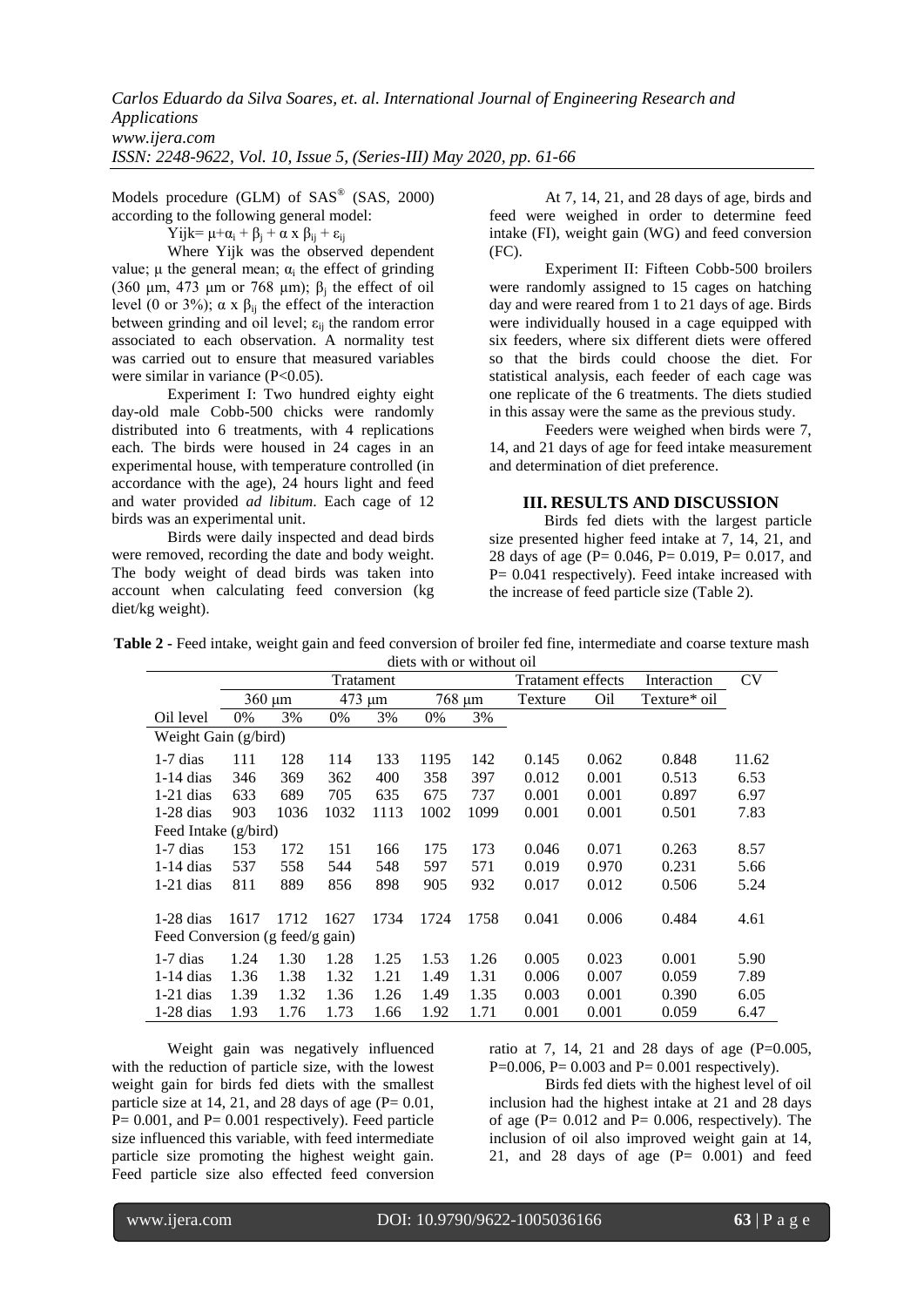conversion ratio at 7 ( $P = 0.023$ ) 14 ( $P = 0.007$ ), 21, and 28 days of age  $(P= 0.001)$ .

There was a significant interaction between feed particle size and level of oil inclusion in the diet for feed conversion ratio at 7 days of age  $(P= 0.001)$ . Chicks fed feeds with the largest particle size showed the worst feed conversion ratio as compared to those fed diets with small and intermediate particle size, with no oil addition. However, when diets with different particle sizes and oil addition were compared, feed conversion ratios were not different (Table 3).

**Table 3 -** Interactions between texture and oil level on feed conversion at 1-7 days of age  $\Omega$ <sup>'11</sup> <sup>1</sup>

|                            | UIL IEVEI                       |                                |  |  |
|----------------------------|---------------------------------|--------------------------------|--|--|
| Texture                    | 0%                              | 3%                             |  |  |
|                            | $1-7$ days                      |                                |  |  |
| Fine $(360 \mu m)$         | $1.236 \pm 0.15$ <sup>b A</sup> | $1.305 + 0.18$ <sup>aA</sup>   |  |  |
| Intermediate $(473 \mu m)$ | $1.286 \pm 0.20$ <sup>b A</sup> | $1.254 \pm 0.21$ <sup>aA</sup> |  |  |
| Coarse $(768 \mu m)$       | $1.535 + 0.12$ <sup>aA</sup>    | $1.263 + 0.20$ <sup>aB</sup>   |  |  |

a-b – Means within a column for each variable with no common superscript differ significantly (*P<0.05*);

A-B- Means within a row for each variable with no common superscript differ significantly (*P<0.05*).

At 7 and 14 days of age, feed intake already increased as particle size increased, independent of oil inclusion (Table 4).

**Table 4 -** Ration feed intake of with fine, intermediated and coarse texture, with 0% or 3% of oil at 7, 14 and 21 days of age

|                      | Tratament |      |    |              |     |        | <b>Tratament effects</b> |       | Interaction  | CV    |
|----------------------|-----------|------|----|--------------|-----|--------|--------------------------|-------|--------------|-------|
|                      |           | Fine |    | Intermediate |     | Coarse | Texture                  | Oil   | Texture* oil |       |
| Oil level            | $0\%$     | 3%   | 0% | 3%           | 0%  | 3%     |                          |       |              |       |
| Feed Intake (g/bird) |           |      |    |              |     |        |                          |       |              |       |
| $1-7$ dias           | 10        | 26   | 30 | 46           | 61  | 81     | 0.01                     | 0.274 | 0.078        | 87.62 |
| $1-14$ dias          | 36        | 40   | 61 | 81           | 97  | 103    | 0.01                     | 0.167 | 0.600        | 61.44 |
| $1-21$ dias          |           | 31   | 53 | 149          | 100 | 156    | 0.01                     | 0.001 | 0.001        | 75.96 |

We observed significant results  $(P<0.05)$ for feed intake between the different sizes tested at 7, 14 and 21 days of age, and the increase in consumption occurred as the size increases. The addition of oil in the diet increased significantly (P<0.05) consumption for 21 days of age. An interaction between feed particle size and oil level inclusion at 21 days of age was observed  $(P=0.001)$ . When the effect of particle size was analyzed for each oil level, it was observed that birds eating diets with no oil addition preferred feed with coarse texture followed by intermediate texture and fine texture diets (Table 5). When feed intake with and without oil inclusion was compared, it was observed that birds prefer eating feed containing oil across particle size.

| Table 5 - Interactions between texture and oil level on feed intake (free choice) at 1-21 days of age |  |
|-------------------------------------------------------------------------------------------------------|--|
|-------------------------------------------------------------------------------------------------------|--|

|                                           | Oil level                                                              |                                                                                               |  |  |  |
|-------------------------------------------|------------------------------------------------------------------------|-----------------------------------------------------------------------------------------------|--|--|--|
| Texture                                   | 0%                                                                     | 3%                                                                                            |  |  |  |
|                                           | $1-21$ days                                                            |                                                                                               |  |  |  |
| Fine                                      | $7 \pm 5^{\circ B}$<br>$53 \pm 20^{\circ B}$<br>$100 \pm 25^{\circ B}$ | $\frac{31 \pm 8^{bA}}{149 \pm 35^{aA}}$<br>149 ± 35 <sup>a A</sup><br>156 ± 28 <sup>a A</sup> |  |  |  |
| Intermediate                              |                                                                        |                                                                                               |  |  |  |
| Coarse                                    |                                                                        |                                                                                               |  |  |  |
| $\cdot$ $\cdot$ $\cdot$<br>$\sim$<br>$ -$ | .                                                                      | $\cdot$ $\cdot$ $\cdot$ $\cdot$<br>$\sim$ $\sim$<br>.<br>. .                                  |  |  |  |

a-b-c – Means within a column for each variable with no common superscript differ significantly (*P<0.05*); A-B- Means within a row for each variable with no common superscript differ significantly (*P<0.05*).

The results of the present study showed that broilers fed diets with the largest particle size had the highest weight gain. Nir et al. (1990, 1994a) verified higher weight gain in birds fed coarser ground diets, with concurrent increase in feed intake.

It is commonly observed that when feeds with the proper particle size are fed, the performance of broilers is improved due to higher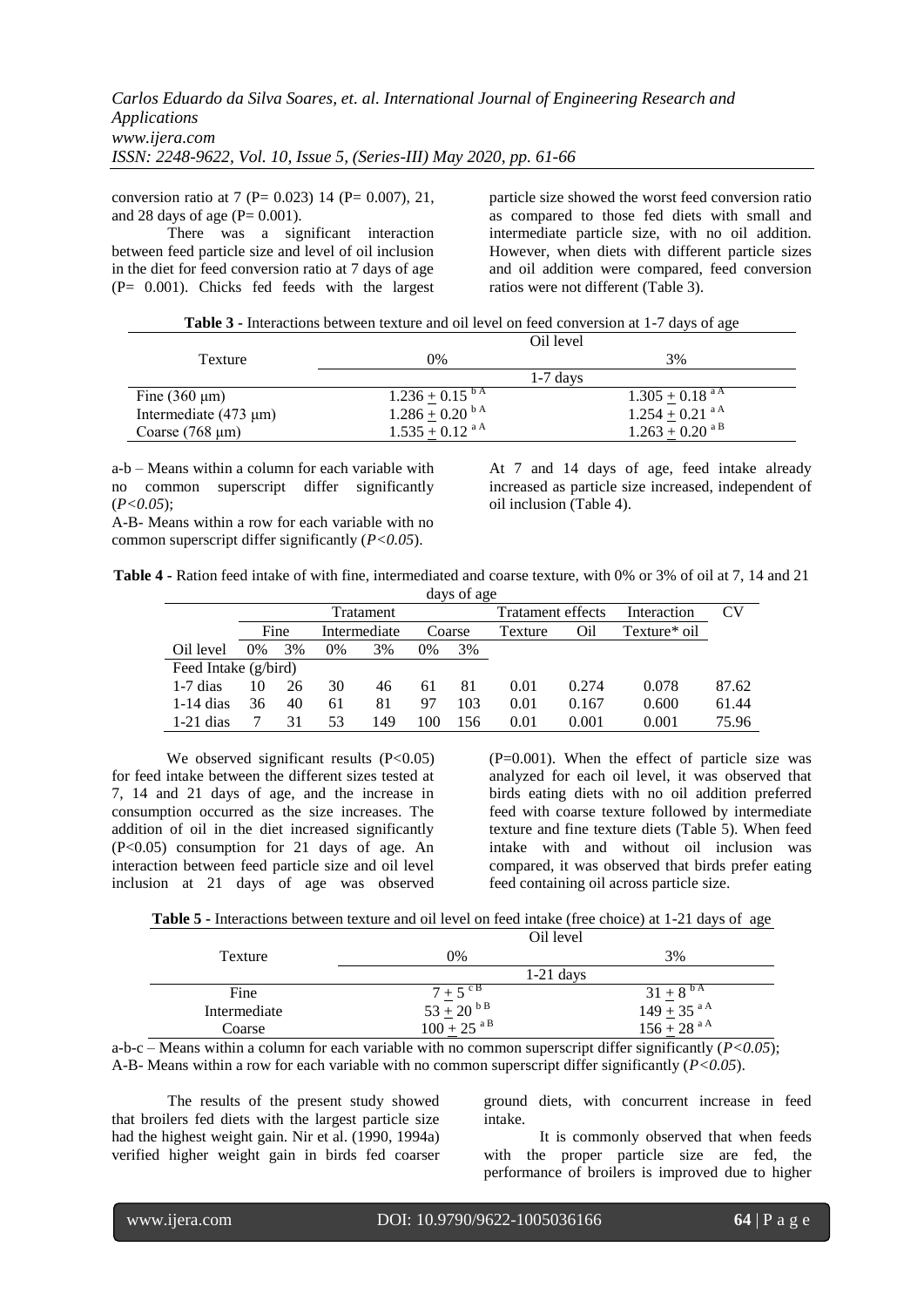*Carlos Eduardo da Silva Soares, et. al. International Journal of Engineering Research and Applications www.ijera.com ISSN: 2248-9622, Vol. 10, Issue 5, (Series-III) May 2020, pp. 61-66*

feed intake or to better feed utilization (Nir et al., 1994a; Dahlke et al., 2001b). The breakdown of particles in the proximal small intestine is slower when these particles are large, thus promoting slower peristalsis and, perhaps, better nutrient utilization (Nir et al., 1995). The results of the present study show that broiler chicks have the ability to select different feed particles since the first week of life. This ability increases as the bird ages (Nir et al., 1990). Nir et al. (1994b) observed the preference for intermediate-sized particles preference for intermediate-sized (>0.64mm<1.4 mm) during the first week of age, followed by a preference for particles larger than 1.14 mm at 21 days of age.

Similar results were found by Ribeiro et al. (2002) to observe that the smaller size (337  $\mu$ m) has lower feed intake, reduced weight gain and poor feed conversion of broilers compared with sizes above 778 μm, showing a linear effect of size on the parameters of performance (  $P<0.01$ ). Surek et al. (2008) found that broilers received diets with DGM 680μm had greater weight gain and better feed conversion when compared to broilers fed diets with DGM 430μm.

This difference can be explained by the fact that larger particles reduce peristalsis, stimulating anti peristalsis, positively encourage the reduction of gastric pH and the increase in intestinal pH, promote growth of intestinal villi of the mucosa and to improve the digestibility of nutrients (Ribeiro et al., 2002; Dahlke et al., 2001b and 2003).

Dahlke et al. (2001a) studying feed intake preference in 1 to 21-day-old broilers fed iso-energy diets (2900 kcal/kg ME) with different soybean oil inclusion levels (0, 1, 2, and 3%), observed that birds have different intakes since the first week of age. This preference followed the increase in the level of inclusion of oil in the diet, suggesting the oil increases palatability.

These beneficial effects provided by lipid sources are known as extra-calorie effects, which derive from an increase in transit time (Mateos & Sell, 1981) from the synergy between saturated and unsaturated acids (Renner  $&$  Hill, 1961), and also from the lower specific dynamic action of the fats as they reduce heat increment, resulting in higher availability of net energy for animal growth (Dale & Fuller; 1980).

#### **IV. CONCLUSIONS**

The texture of the diet has a pronounced effect on feed intake, and consequently, on weight gain of young broilers (from 1 to 21 days of age). The capacity to regulate feed intake, as a function of the oil inclusion level, depends on the age of the broiler, and that this may be related to the higher efficiency of the birds to use lipids.

#### **REFRENCES**

- [1]. A.M.L Ribeiro.; Ribeiro, A. M. L., Magro, N., & Penz Jr, A. M.. Granulometria De Milho Em Rações De Crescimento De Frangos De Corte E Seu Efeito No Desempenho E Metabolismo. Revista Brasileira De Ciência Avícola, V.4, P.41-47, 2002.
- [2]. B.D. Lott; Day, E.J.; Deaton, J.W. The Effect Of Temperature, Dietary Energy Level And Corn Particle Size On Broiler Performance. Poultry Science, V. 71, P. 618-624, 1992.
- [3]. C. E. Soares,, Dahlke, F., Netto, D. P., & Scussel, V. M. (2017). Chicken (*Gallus Gallus Domesticus* L.) Cuts Yield Specifics Of Cobb 500 Slow And Hubbard Flex Hybrids. Food And Public Health 2017, 7(1): 23-28
- [4]. D. Surek; Maiorka, A.; Dahlke, F. Et Al. Uso De Fitase Em Dietas De Diferentes Granulometrias Para Frangos De Corte Na Fase Inicial. Ciência Rural, V.38, N.6, 2008.
- [5]. D.E. Turk,. The Avian Gastrontestinal Tract And Digestion. Poultry Science, V. 61, P. 1225-1244, 1982.
- [6]. D.L. Zanotto; Bellaver, C. Método De Determinação Da Granulometria De Ingredientes Para Uso De Rações De Suínos E Aves. Comunicado Técnico: Embrapa-Cnpsa, Concórdia, Brasil, No. 215, 1996.
- [7]. F. Dahlke, Ribeiro, A.M.L.; Kessler, A.M. Et Al. Corn Particle Size And Physical Form Of The Ration And Their Effects On The Gastrintestinal Structure Of Broiler Chicken. Brazilian Journal Of Poultry Science, V. 5, P. 61-67, 2003.
- [8]. F. Dahlke,; Maiorka, A.; Santin, E. Et Al*.*Estudio De La Regulación Del Consumo De Alimentar En Pollos De Engorde A Traves De La Dieta. Memorias De La Xvii Reunión De La Asociación Latinoamericana De Producción Animal, Habana, Cuba, P. 95, 2001a.
- [9]. F. Dahlke; Ribeiro, A.M.L.; Kessler, A.M. Et Al. Tamanho Da Partícula Do Milho E Forma Física Da Ração E Seus Efeitos Sobre O Desempenho E Rendimento De Carcaça De Frangos De Corte. Brazilian Journal Of Poultry Science, V. 3, P. 211-217, 2001b.
- [10]. F.N. Reece; Lott, B.D.; Deaton, J.W. The Effect Of Feed Form, Grinding Methodo,